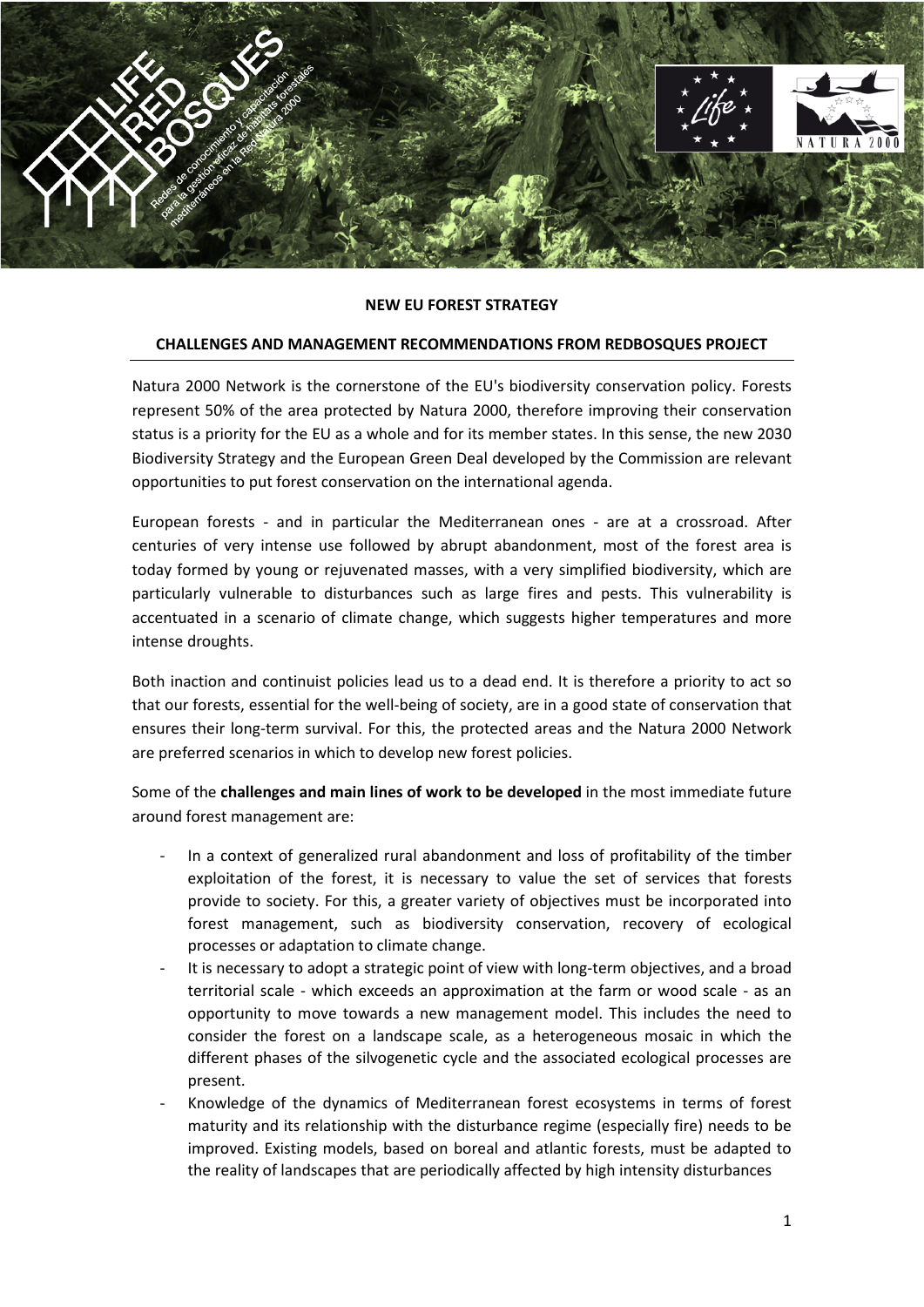

- Forestry is a powerful tool for improving the conservation status of the forest, and in many places it can be used for this purpose. But it is necessary to promote a change of mentality at all levels, from the decision makers to the planners and the staff executing the actions on the ground, to incorporate new objectives into the traditional management. For this, it is necessary to improve the training of all the actors involved, from the political to the technical level.
- In this context of restoration of the ecological functionality of the forest, it will be necessary to identify and characterize the last existing mature stands, because of their uniqueness and their importance as reservoirs of biodiversity and as referents for a forestry that promotes greater heterogeneity and diversity, and by both greater resilience.
- Once identified, in some places it will be necessary to ensure their effective protection through appropriate legal instruments. This includes a wide range of possibilities, from legal protection in some places, to forest planning instruments or voluntary agreements with owners. The last mature stands should be part of a nationwide network, integrated in turn into international networks.
- Forest management aimed at improving conservation status should become an opportunity to obtain financial resources. For this, it is necessary to improve the dialogue with European fund managers in order to incorporate appropriate actions and criteria for biodiversity conservation in the implementation of the measures of the Rural Development Programs.
- A forest management aimed at achieving this variety of objectives requires the participation of all the actors involved in forest management, especially both public and private owners, making them partakers of the need to improve the state of forest conservation, more beyond the direct economic benefit. In the current context of climate change and a greater incidence of disturbances such as fire or drought, the management of these risks and the maintenance of the property in a good state of conservation should be an incentive for the management of the forest.
- Forestry oriented towards mitigation actions must be carefully assessed in order not to conflict with biodiversity values and the preservation of the full array of services forests provide. Forests cannot be seen only as biomass producers nor carbon sink. Carbon neutrality of bioenergy is under high debate in the academic arena, and mitigation projects based on forest biomass might be developed in a case by case basis.